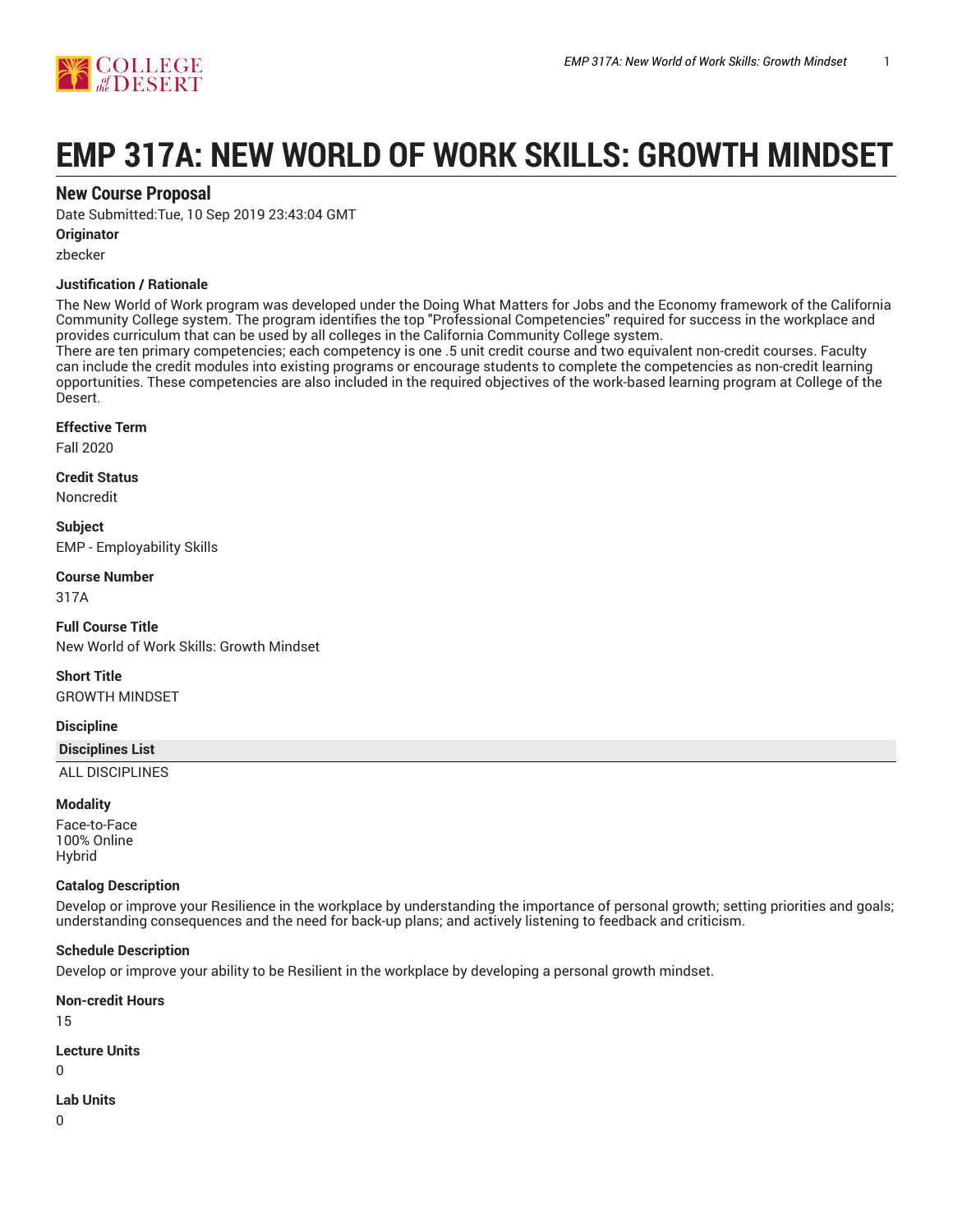

**In-class Hours** 5

**Out-of-class Hours** 10

**Total Course Units** 0 **Total Semester Hours** 15

**Override Description** Noncredit course.

# **Required Text and Other Instructional Materials**

**Resource Type** Web/Other **Open Educational Resource** Yes

**Year** 2018

# **Description**

New World of Work Instructional Materials available through Linked Learning/New World of Work.

# **Class Size Maximum**

40

# **Course Content**

- 1. Personal growth and lifelong learning.
- 2. Setting priorities and goals.
- 3. Consequences, contingencies and back up plans.
- 4. Feedback.
- 5. Resolving conflict.

# **Course Objectives**

|             | <b>Objectives</b>                                                  |
|-------------|--------------------------------------------------------------------|
| Objective 1 | Recognize the importance of personal growth and lifelong learning. |
| Objective 2 | Be open to new ideas and learn from things that go wrong.          |
| Objective 3 | Set priorities and goals and plan for back up and contingencies.   |

# **Student Learning Outcomes**

|           | Upon satisfactory completion of this course, students will be able to:                                                                    |
|-----------|-------------------------------------------------------------------------------------------------------------------------------------------|
| Outcome 1 | Create a plan with appropriate goals and priorities that recognizes the possibility of failure and provides back up and<br>contingencies. |

# **Methods of Instruction**

| <b>Method</b>      | Please provide a description or examples of how each instructional<br>method will be used in this course.                                              |
|--------------------|--------------------------------------------------------------------------------------------------------------------------------------------------------|
| Discussion         | In class discussion and/or online Canvas discussions evaluating the<br>goals and contingency plans for a variety of industry relevant case<br>studies. |
| Collaborative/Team | Creation of cooperative learning tasks such as a small group or paired<br>activities to promote discussion of reactions to criticism.                  |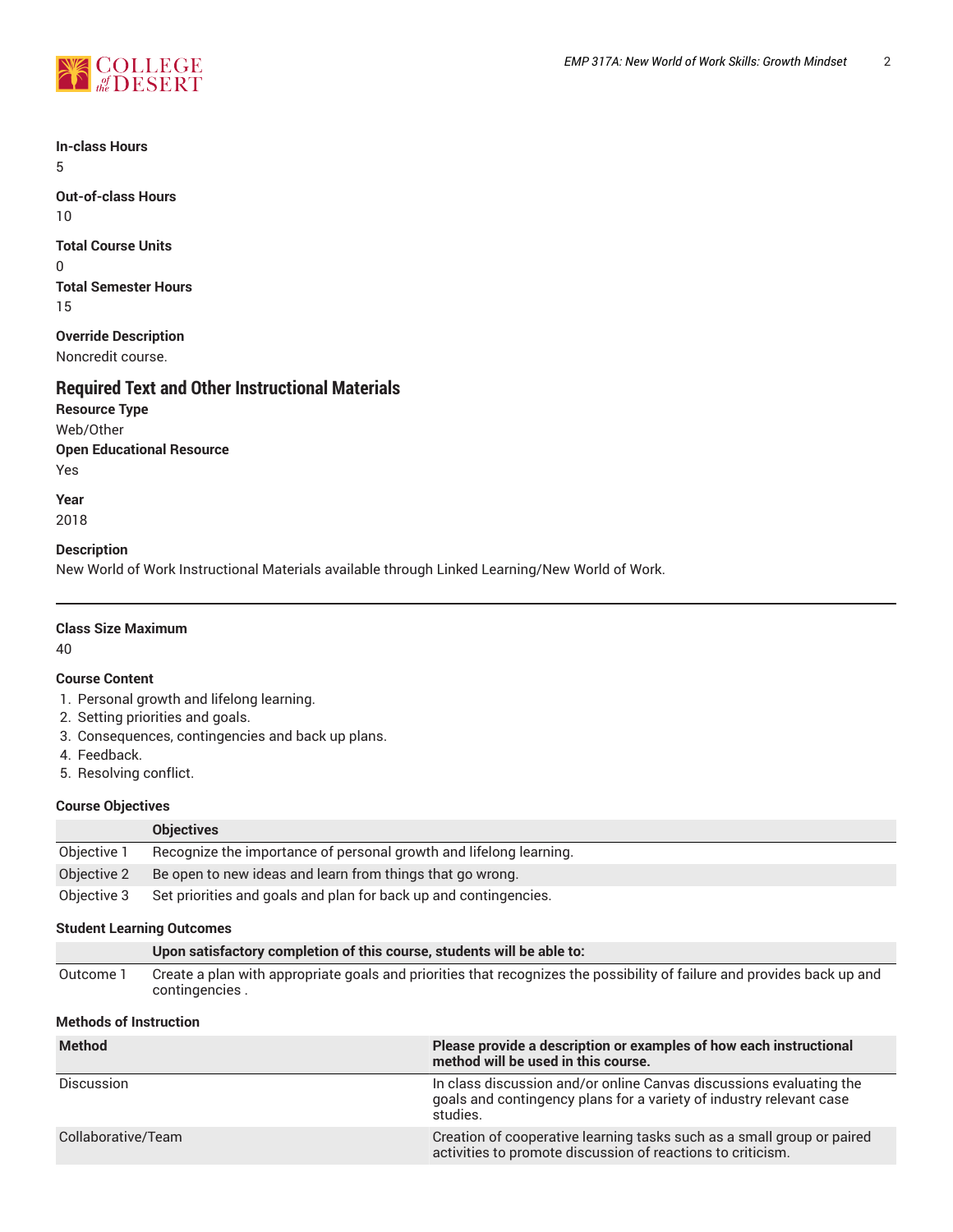

| Technology-based instruction                     | Use of learning materials available on the web, including "What Not To<br>Do" videos.                                                                                     |                           |
|--------------------------------------------------|---------------------------------------------------------------------------------------------------------------------------------------------------------------------------|---------------------------|
| Lecture                                          | Presentation of case studies emphasizing the importance of<br>prioritization, back-up plans and acceptance of criticism.                                                  |                           |
| Self-exploration<br><b>Methods of Evaluation</b> | Survey at beginning of class to promote self-awareness of prioritization<br>and contingency planning skills and ability to accept criticism as a tool<br>for improvement. |                           |
| <b>Method</b>                                    |                                                                                                                                                                           |                           |
|                                                  | Please provide a description or examples of how<br>each evaluation method will be used in this course.                                                                    | <b>Type of Assignment</b> |
| College level or pre-collegiate essays           | Writing assignments created out-of-class analyzing<br>the results of the beginning of class survey and<br>developing a learning plan to present in-class.                 | In and Out of Class       |
| Student participation/contribution               | Class discussion and questions evaluating a variety In Class Only                                                                                                         |                           |

|                                                  | developing a learning plan to present in-class.                                                                                                        |                     |
|--------------------------------------------------|--------------------------------------------------------------------------------------------------------------------------------------------------------|---------------------|
| Student participation/contribution               | Class discussion and questions evaluating a variety<br>of case studies to identify the importance of back-<br>up-plans and contingencies.              | In Class Only       |
| Self/peer assessment and portfolio evaluation    | Survey at beginning of class to develop a baseline<br>and self-awareness of priority setting, contingency<br>planning and responsiveness to criticism. | In and Out of Class |
| Group activity participation/observation         | Activity based analysis of goals, priorities and<br>contingency plans in a variety of case studies.                                                    | In Class Only       |
| Presentations/student demonstration observations | Discussion questions evaluating the effectiveness<br>of contingency plans and prioritization.                                                          | In Class Only       |
| Other                                            | Out-of-class hours will be accounted for<br>electronically through the learning management<br>system.                                                  | Out of Class Only   |
|                                                  |                                                                                                                                                        |                     |

#### **Assignments**

# **Other In-class Assignments**

- 1. Beginning of semester survey to determine current understanding of growth mindset parameters.
- 2. Individual or group projects designed to identify and apply effective growth principles.
- 3. Online research and activities designed to identify outside resources for developing a growth mindset.
- 4. Case studies designed to evaluate opportunities for growth and the important of setting goals and priorities in the workplace.
- 5. Online individual, small group, or paired presentations designed to identify and apply effective communication tools and techniques.

#### **Other Out-of-class Assignments**

1. Students are expected to spend a minimum of ten hours on outside assignments which include a variety of video resources, self analysis of life experiences, and development of academic and workplace goals.

# **Grade Methods**

Pass/No Pass Only

# **Distance Education Checklist**

**Include the percentage of online and on-campus instruction you anticipate.**

**Online %** 100

# **Instructional Materials and Resources**

# If you use any other technologies in addition to the college LMS, what other technologies will you use and how are you ensuring **student data security?**

New World of Work materials are maintained by Shasta College and made available to faculty and students through Linked In Learning which requires password access.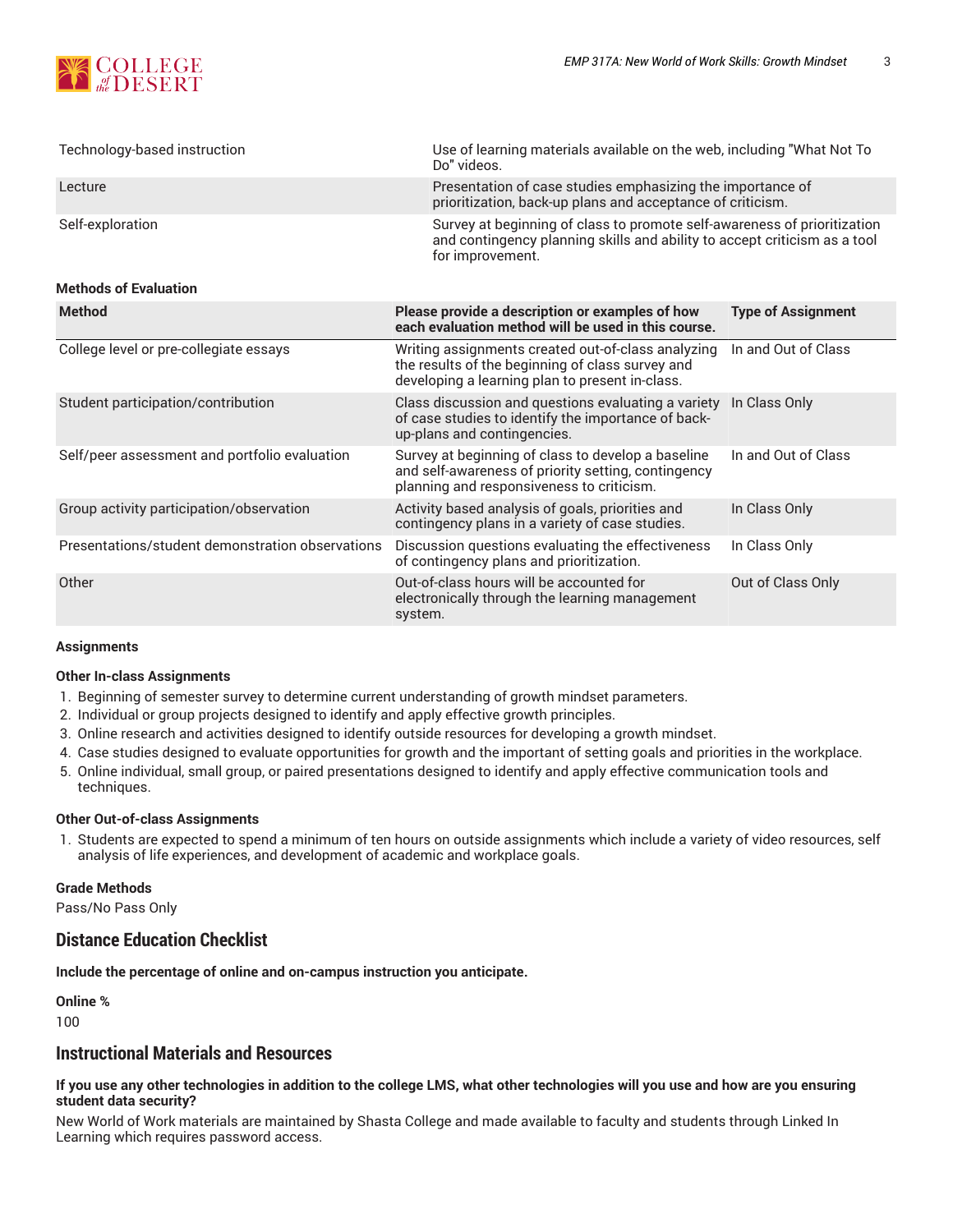

# **If used, explain how specific materials and resources outside the LMS will be used to enhance student learning.**

New World of Work materials have been developed at the state level in collaboration with industry and vetted as appropriate to enhance the learning experience.

# **Effective Student/Faculty Contact**

# Which of the following methods of regular, timely, and effective student/faculty contact will be used in this course?

# **Within Course Management System:**

Timely feedback and return of student work as specified in the syllabus Discussion forums with substantive instructor participation Regular virtual office hours Private messages Online quizzes and examinations Video or audio feedback Weekly announcements

# **External to Course Management System:**

Direct e-mail Posted audio/video (including YouTube, 3cmediasolutions, etc.)

#### **For hybrid courses:**

Scheduled Face-to-Face group or individual meetings

### Briefly discuss how the selected strategies above will be used to maintain Regular Effective Contact in the course.

This class will be taught either online or as a hybrid via Canvas. Instructors will use asynchronous text and video messages to interact with the students. Also, discussions boards, constant announcements will be used. Zoom virtual office hours with screen sharing and interaction capabilities will be available.

# **If interacting with students outside the LMS, explain how additional interactions with students outside the LMS will enhance student learning.**

Canvas is used for external interaction as well.

# **Other Information**

# Provide any other relevant information that will help the Curriculum Committee assess the viability of offering this course in an online **or hybrid modality.**

All materials for the course are web-based so online and/or hybrid modality is appropriate.

# **MIS Course Data**

**CIP Code** 32.0105 - Job-Seeking/Changing Skills.

**TOP Code** 051800 - Customer Service

**SAM Code** D - Possibly Occupational

**Basic Skills Status** Not Basic Skills

**Prior College Level** Not applicable

**Cooperative Work Experience** Not a Coop Course

**Course Classification Status** Workforce Prep Enhanced Funding